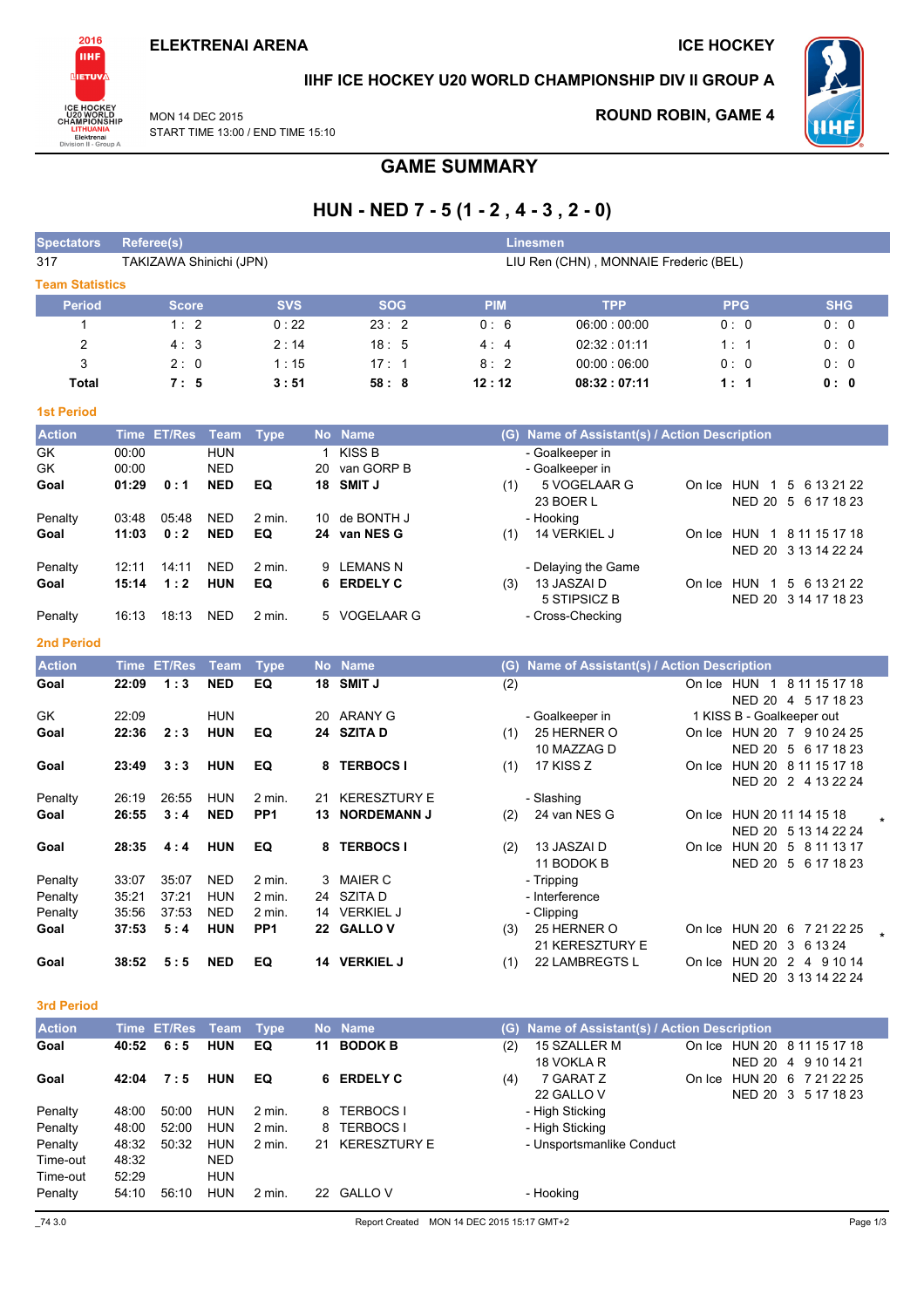### **ELEKTRENAI ARENA**

**ICE HOCKEY** 



## IIHF ICE HOCKEY U20 WORLD CHAMPIONSHIP DIV II GROUP A

Team: NED - Netherlands

MON 14 DFC 2015 START TIME 13:00 / END TIME 15:10

### **ROUND ROBIN, GAME 4**



| <b>Action</b> | Time ET/Res Team Type |     |        | No Name        | (G) Name of Assistant(s) / Action Description |
|---------------|-----------------------|-----|--------|----------------|-----------------------------------------------|
| Penalty       | 60:00<br>60:00        | NED | 2 min. | 22 LAMBREGTS L | - Cross-Checking                              |
| GK            | 60:00                 | HUN |        |                | 20 ARANY G - Goalkeeper out                   |
| GK            | 60:00                 | NED |        |                | 20 van GORP B - Goalkeeper out                |

### **Goalkeeper Records**

#### Team: HUN - Hungary

| No Name          | <b>SOG</b> | <b>SVS</b> | <b>MIP</b> | No Name           | <b>SOG</b> | <b>SVS</b> | <b>MIP</b> |
|------------------|------------|------------|------------|-------------------|------------|------------|------------|
| 20 ARANY Gergely |            |            | 37:51      | 20 van GORP Bart  | 58         | -51        | 60:00      |
| KISS Bence       |            |            | 22:09      | LEEUWESTEIJN Ruud |            |            |            |

### **Game Statistics**

| Team: HUN (red)      |                            |          |                |                |                |             |                |                |        |                         |                      |              |           |                         |             |
|----------------------|----------------------------|----------|----------------|----------------|----------------|-------------|----------------|----------------|--------|-------------------------|----------------------|--------------|-----------|-------------------------|-------------|
|                      | Head Coach: CHERNOMAZ Rich |          |                |                |                |             |                |                |        |                         | <b>Shots on Goal</b> |              |           |                         |             |
| <b>No Pos</b>        | <b>Name</b>                | G        | A              | P              | <b>PIM</b>     | FO+         | FO-            | $FO+/-$        | FO%    |                         | $\overline{2}$       | 3            | <b>OT</b> | <b>TS</b>               | $+/-$       |
| 5 D                  | STIPSICZ Bence             | 0        |                |                | $\mathbf 0$    | 0           | 0              | 0              | 0.00   | $\overline{c}$          | 1                    | 0            |           | 3                       | $+1$        |
| $\mathsf{F}$<br>6    | ERDELY Csanad +C           | 2        | 0              | $\overline{2}$ | 0              | 16          | 9              |                | 64.00  | $\overline{2}$          |                      | 3            |           | 6                       | $+1$        |
| D<br>13              | <b>JASZAI David</b>        | $\Omega$ | $\overline{2}$ | $\overline{2}$ | 0              | 0           | 0              | 0              | 0.00   | 1                       | $\Omega$             | 0            |           | 1                       | $+1$        |
| 21 F                 | KERESZTURY Erik +A         | 0        |                |                | 4              | 1           | 0              | 1              | 100.00 | $\mathbf{1}$            | 2                    | 3            |           | 6                       | $+1$        |
| 22 F                 | GALLO Vilmos +A            | 1        | 1              | $\overline{2}$ | $\overline{2}$ | $\mathbf 0$ | $\Omega$       | $\Omega$       | 0.00   | 5                       | 4                    | 6            |           | 15                      | $+1$        |
| 8 F                  | TERBOCS Istvan (BP)        | 2        | 0              | 2              | 4              | 9           | 6              | 3              | 60.00  | 1                       | 4                    |              |           | 6                       | $+1$        |
| 11 F                 | <b>BODOK Bence</b>         |          |                | $\overline{2}$ | 0              | 0           | 0              | 0              | 0.00   | 0                       | 0                    |              |           | 1                       | $+1$        |
| D<br>15              | <b>SZALLER Mark</b>        | 0        |                |                | $\Omega$       | 0           | $\Omega$       | 0              | 0.00   | 1                       | 0                    | $\Omega$     |           | 1                       | 0           |
| 17 F                 | <b>KISS Zsombor</b>        | 0        |                |                | 0              | 4           | 3              |                | 57.14  | 1                       |                      |              |           | 3                       | $+1$        |
| 18 D                 | <b>VOKLA Roland</b>        | 0        |                |                | $\Omega$       | 0           | $\Omega$       | 0              | 0.00   | 0                       | 0                    | 0            |           | 0                       | 0           |
| 7 D                  | <b>GARAT Zsombor</b>       | 0        |                |                | 0              | 0           | 0              | 0              | 0.00   | 2                       | 0                    |              |           | 3                       | $+2$        |
| 12 F                 | <b>ANTAL Norbert</b>       | 0        | $\Omega$       | $\Omega$       | $\mathbf 0$    | 5           | 4              |                | 55.56  | 0                       | 0                    | 0            |           | 0                       | 0           |
| 14 F                 | <b>SAGI Martin</b>         | 0        | $\Omega$       | 0              | $\Omega$       |             |                | 0              | 50.00  | 0                       | $\Omega$             | <sup>0</sup> |           | 0                       | $-1$        |
| F<br>16              | <b>GASPAR Mate</b>         | 0        | 0              | 0              | 0              | 0           | 0              | 0              | 0.00   | 1                       | 0                    | 0            |           |                         | 0           |
| 25 D                 | <b>HERNER Oliver</b>       | $\Omega$ | 2              | $\overline{2}$ | $\Omega$       | $\Omega$    | $\Omega$       | 0              | 0.00   | 0                       | $\Omega$             | 1            |           | $\mathbf{1}$            | $+2$        |
| 2 D                  | <b>KOVACS Attila</b>       | 0        | 0              | 0              | 0              | 0           | 0              | 0              | 0.00   | 1                       |                      | 0            |           | $\overline{2}$          | $-1$        |
| D<br>4               | <b>HERSZENYI Andras</b>    | 0        | $\Omega$       | $\Omega$       | 0              | 0           | 0              | 0              | 0.00   | 1                       | 0                    | 0            |           | 1                       | $-1$        |
| F<br>9               | <b>VIZI Daniel</b>         | 0        | 0              | 0              | 0              |             | $\overline{c}$ | -1             | 33.33  |                         |                      | 0            |           | $\overline{\mathbf{c}}$ | 0           |
| F<br>10 <sup>°</sup> | <b>MAZZAG Daniel</b>       | 0        |                |                | 0              | 6           | 4              | $\overline{2}$ | 60.00  | $\overline{\mathbf{c}}$ | 0                    | 0            |           | $\overline{c}$          | $\mathbf 0$ |
| 24 F                 | <b>SZITA Donat</b>         | 1        | $\Omega$       |                | $\overline{2}$ | $\Omega$    | 0              | 0              | 0.00   | 1                       | 3                    | 0            |           | 4                       | $+1$        |
| 1 GK                 | <b>KISS Bence</b>          | 0        | 0              | 0              | 0              |             |                |                |        | 0                       | 0                    | 0            |           | 0                       |             |
| 20 GK                | <b>ARANY Gergely</b>       | 0        | 0              | 0              | 0              |             |                |                |        | 0                       | 0                    | 0            |           | 0                       |             |
| <b>Total</b>         |                            | 7        | 13             | 20             | 12             | 43          | 29             | 14             | 59.72  | 23                      | 18                   | 17           |           | 58                      |             |

#### Team: NED (white)

|               | Head Coach: van GERWEN Theo |                |   |          |                |             |     |         |        |          |                | <b>Shots on Goal</b> |    |                |          |
|---------------|-----------------------------|----------------|---|----------|----------------|-------------|-----|---------|--------|----------|----------------|----------------------|----|----------------|----------|
| <b>No Pos</b> | <b>Name</b>                 | G.             | A | P        | <b>PIM</b>     | $FO+$       | FO- | $FO+/-$ | FO%    |          | $\overline{2}$ | 3                    | OT | <b>TS</b>      | $+/-$    |
| 3 D           | <b>MAIER Christian</b>      | 0              | 0 | 0        | 2              | 0           | 0   | 0       | 0.00   | 0        | 0              | 0                    |    | 0              | $\Omega$ |
| 13 F          | NORDEMANN Jasper            |                | 0 |          | 0              | 0           |     | -1      | 0.00   | 0        |                | 0                    |    |                | $+1$     |
| 14 D          | VERKIEL Jordy +A            |                |   | 2        | 2              | $\Omega$    |     | 0       | 0.00   | 0        |                | $\Omega$             |    |                | $\Omega$ |
| 22 F          | <b>LAMBREGTS Luuk</b>       | 0              |   |          | 2              | 0           | 0   | 0       | 0.00   | 0        | 0              | $\Omega$             |    | 0              | $+1$     |
| 24 F          | van NES Guus +A             |                |   | 2        | $\mathbf 0$    | 12          | 13  | $-1$    | 48.00  |          | $\overline{2}$ |                      |    | 4              | $+1$     |
| 5 D           | <b>VOGELAAR Giovanni</b>    | 0              |   |          | 2              | 0           | 0   | 0       | 0.00   | 0        | 0              | 0                    |    | 0              | $-1$     |
| 6 D           | van der MEULEN Niek         | 0              | 0 | 0        | $\Omega$       | 0           | 0   | 0       | 0.00   | 0        | 0              | 0                    |    | 0              | $-1$     |
| F<br>9        | <b>LEMANS Niels</b>         | 0              | 0 |          | $\overline{2}$ | $\Omega$    |     | 0       | 0.00   | 0        | 0              |                      |    | 0              | $-1$     |
| 10 F          | de BONTH Jonne              | 0              | 0 | 0        | 2              |             | 0   |         | 100.00 | 0        | 0              |                      |    | 0              | $-1$     |
| 21 F          | <b>BEEREN Joev</b>          | 0              | 0 | $\Omega$ | $\Omega$       | 6           | 14  | -8      | 30.00  | 0        | 0              | $\Omega$             |    | 0              | $-1$     |
| 2 D           | van der VOSSEN Niels +C     | 0              | 0 | 0        | 0              | 0           | 0   | 0       | 0.00   | 0        | 0              | 0                    |    | 0              | $-1$     |
| 4 D           | <b>MULLER Noah</b>          | 0              | 0 | 0        | 0              | 0           |     | 0       | 0.00   | 0        | 0              | 0                    |    | 0              | $-1$     |
| 17 F          | <b>KLUIJTMANS Lucca</b>     | 0              | 0 | 0        | 0              | 0           | 0   | 0       | 0.00   | 0        | 0              |                      |    | 0              | $-2$     |
| 18 F          | <b>SMIT Jord</b>            | $\overline{c}$ | 0 | 2        | 0              | 5           | 12  | $-7$    | 29.41  |          |                | 0                    |    | $\overline{c}$ | $-2$     |
| 23 F          | <b>BOER Leef</b>            | $\Omega$       |   |          | $\Omega$       | $\Omega$    | 0   | 0       | 0.00   | $\Omega$ | 0              | $\Omega$             |    | 0              | $-2$     |
| 7 F           | <b>GEURTS Joey</b>          | 0              | 0 | 0        | 0              | 0           | 0   | 0       | 0.00   | 0        | 0              | 0                    |    | 0              | $\Omega$ |
| 8 D           | van de KRAAK Vince          | 0              | 0 | 0        | $\Omega$       | $\mathbf 0$ | 0   | 0       | 0.00   | 0        | 0              | $\Omega$             |    | 0              | $\Omega$ |